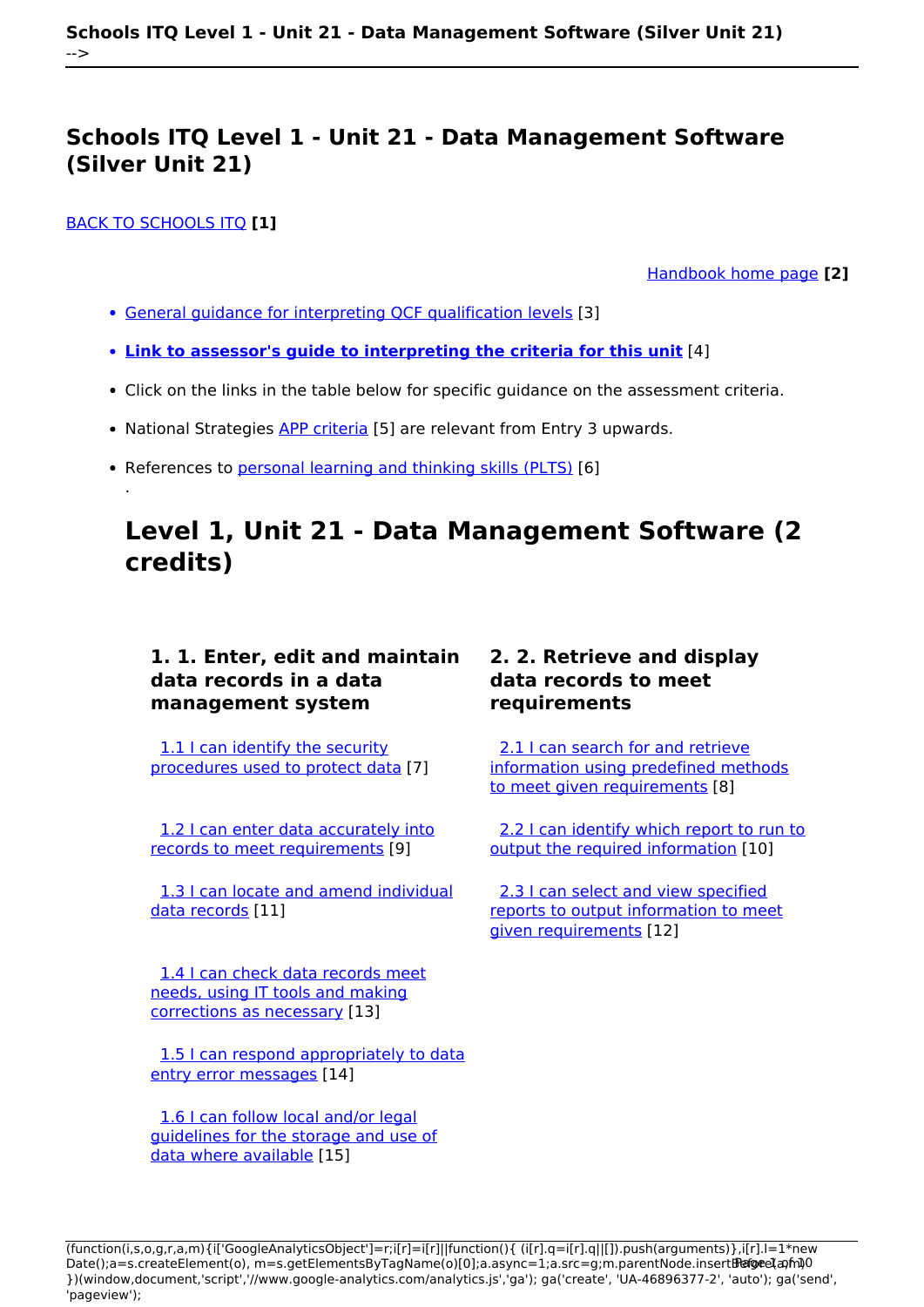# **Links to ITQ units**

| <b>Entry Level</b>                                                                                          | Level 1                                                                                          | Level 2                                                                                   | Level 3                                                                                   |
|-------------------------------------------------------------------------------------------------------------|--------------------------------------------------------------------------------------------------|-------------------------------------------------------------------------------------------|-------------------------------------------------------------------------------------------|
| <b>Entry Level 1.</b><br><u>Unit 1 - Improving</u><br><b>Productivity Using</b><br>IT (1 credit) [17]       | Level 1, Unit 1 -<br><b>Improving</b><br><b>Productivity Using</b><br><b>IT (3 credits)</b> [18] | Level 2, Unit 1 -<br>Improving<br><b>Productivity Using</b><br><b>IT (4 credits)</b> [19] | Level 3, Unit 1 -<br>Improving<br><b>Productivity Using</b><br><b>IT (5 credits)</b> [20] |
| <b>Entry Level 2.</b><br>Unit 1 - Improving<br><b>Productivity Using</b><br><b>IT (2 credits)</b> [21]      | Level 1, Unit 2 -<br><b>Website Software</b><br>(3 credits) [22]                                 | <b>Level 2, Unit 2 -</b><br><b>Website Software</b><br>(4 credits) [23]                   | Level 3, Unit 2 -<br><b>Website Software</b><br>(5 credits) [24]                          |
| <b>Entry Level 2.</b><br>Unit 2 - Using ICT<br>to Select and<br>Exchange<br>Information (2<br>credits) [25] | <b>Level 1. Unit 3 -</b><br>Using<br>Collaborative<br>Technologies (3<br>credits) [26]           | <b>Level 2. Unit 3 -</b><br>Using<br>Collaborative<br>Technologies (4<br>credits) [27]    | Level 3, Unit 3 -<br>Using<br>Collaborative<br>Technologies (6<br>credits) [28]           |
| <b>Entry Level 2.</b><br>Unit 3 - Online<br><b>Basics (2 credits)</b><br>[29]                               | Level 1, Unit 4 -<br><b>IT Security for</b><br>Users (1 credit)<br>[30]                          | Level 2, Unit 4 -<br><b>IT Security for</b><br>Users (2 credits)<br>$[31]$                | Level 3, Unit 4 -<br><b>IT Security for</b><br>Users (3 credits)<br>$[32]$                |
| <b>Entry Level 2.</b><br>Unit 4 -Desktop<br>Publishing<br>Software (2<br>credits) [33]                      | Level 1, Unit 5 -<br>Spreadsheet<br>Software (3<br>credits) [34]                                 | Level 2, Unit 5 -<br>Spreadsheet<br>Software (4<br>credits) [35]                          | Level 3, Unit 5 -<br>Spreadsheet<br>Software (6<br>credits) [36]                          |
| <b>Entry Level 2.</b><br>Unit 5 - Using ICT:<br><b>Safe Working</b><br>Practices (1<br>credit) [37]         | Level 1, Unit 6 -<br><b>Specialist</b><br>Software (2<br>credits) [38]                           | Level 2, Unit 6 -<br><b>Specialist</b><br>software (3<br>credits) [39]                    | Level 3, Unit 6 -<br><b>Specialist</b><br>Software (4<br>credits) [40]                    |
| <b>Entry Level 2.</b><br>Unit 6 - Using ICT<br>in the Workplace<br>(3 credits) [41]                         | Level 1, Unit 7 -<br><b>Word Processing</b><br>(3 credits) [42]                                  | Level 2, Unit 7 -<br><b>Word processing</b><br>(4 credits) [43]                           | Level 3, Unit 7 -<br><b>Word Processing</b><br>Software (6<br>credits) [44]               |
| <b>Entry Level 2.</b><br>Unit 7 - Imaging<br>software (2<br>credits) [45]                                   | Level 1, Unit 8 -<br>Using the Internet<br>(3 credits) [46]                                      | Level 2, Unit 8 -<br>Using the internet<br>(4 credits) [47]                               | Level 3, Unit 8 -<br>Using the Internet<br>(5 credits) [48]                               |
| <b>Entry Level 2.</b><br>Unit 8 - Using ICT<br>Equipment in a<br><b>Work Place (2)</b><br>credits) [49]     | Level 1, Unit 9 -<br><b>Drawing and</b><br>planning (2<br>credits) [50]                          | Level 2, Unit 9 -<br><b>Drawing and</b><br>planning (3<br>credits) [51]                   | Level 3, Unit 9 -<br><b>Drawing and</b><br><b>Planning Software</b><br>(4 credits) [52]   |

(function(i,s,o,g,r,a,m){i['GoogleAnalyticsObject']=r;i[r]=i[r]||function(){ (i[r].q=i[r].q||[]).push(arguments)},i[r].l=1\*new Date();a=s.createElement(o), m=s.getElementsByTagName(o)[0];a.async=1;a.src=g;m.parentNode.insert**Bෂ@e**ද?aກກ })(window,document,'script','//www.google-analytics.com/analytics.js','ga'); ga('create', 'UA-46896377-2', 'auto'); ga('send', 'pageview'); **Pagee?a**nfnl0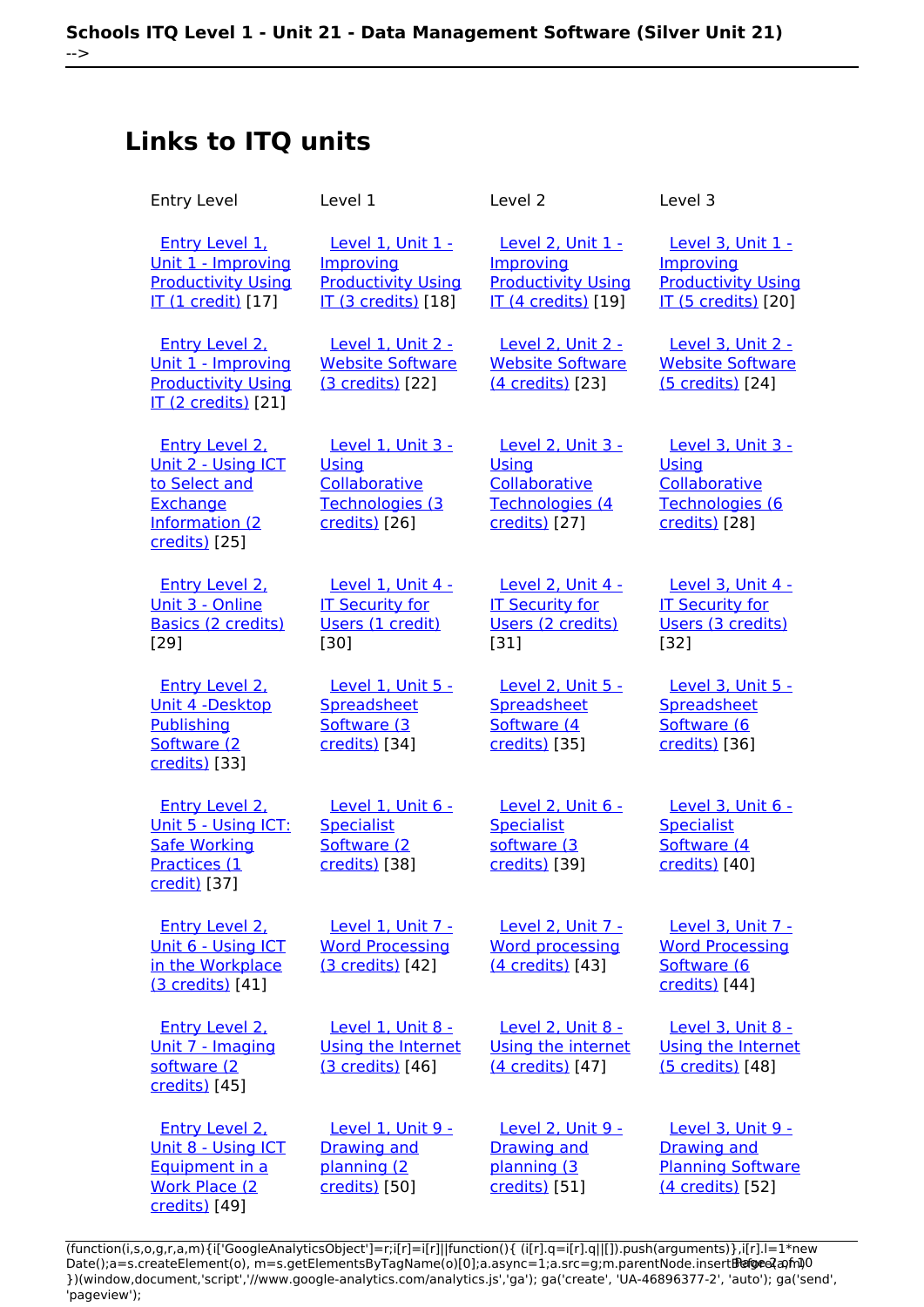-->

 [Entry Level 2,](https://theingots.org/community/siel2u9) [Unit 9 - Using](https://theingots.org/community/siel2u9) [Word Processing](https://theingots.org/community/siel2u9) [Software \(2](https://theingots.org/community/siel2u9) [credits\)](https://theingots.org/community/siel2u9) [53] [Level 1, Unit 10 -](https://theingots.org/community/sil1u10) **[Presentation](https://theingots.org/community/sil1u10)** [Software \(3](https://theingots.org/community/sil1u10) [credits\)](https://theingots.org/community/sil1u10) [54] [Level 2, Unit 10 -](https://theingots.org/community/sil2u10) [Presentation](https://theingots.org/community/sil2u10) [software \(4](https://theingots.org/community/sil2u10) [credits\)](https://theingots.org/community/sil2u10) [55] [Level 3, Unit 10 -](https://theingots.org/community/sil3u10) **[Presentation](https://theingots.org/community/sil3u10)** [Software \(6](https://theingots.org/community/sil3u10) [credits\)](https://theingots.org/community/sil3u10) [56] [Entry Level 2,](https://theingots.org/community/siel2u10) [Unit 10 - ICT for](https://theingots.org/community/siel2u10) [Employment \(1](https://theingots.org/community/siel2u10) [credit\)](https://theingots.org/community/siel2u10) [57] [Level 1, Unit 11 -](https://theingots.org/community/sil1u11) **[Database](https://theingots.org/community/sil1u11)** [Software \(3](https://theingots.org/community/sil1u11) [credits\)](https://theingots.org/community/sil1u11) [58] [Level 2, Unit 11 -](https://theingots.org/community/sil2u11) [Database software](https://theingots.org/community/sil2u11) [\(4 credits\)](https://theingots.org/community/sil2u11) [59] [Level 3, Unit 11 -](https://theingots.org/community/sil3u11) **[Database](https://theingots.org/community/sil3u11)** [Software \(6](https://theingots.org/community/sil3u11) [credits\)](https://theingots.org/community/sil3u11) [60] [Entry Level 2,](https://theingots.org/community/siel2u11) [Unit 11 - Audio](https://theingots.org/community/siel2u11) [and Video](https://theingots.org/community/siel2u11) [Software \(2](https://theingots.org/community/siel2u11) [credits\)](https://theingots.org/community/siel2u11) [61] [Level 1, Unit 12 -](https://theingots.org/community/sil1u12) **[Desktop](https://theingots.org/community/sil1u12) [Publishing](https://theingots.org/community/sil1u12)** [Software \(3](https://theingots.org/community/sil1u12) [credits\)](https://theingots.org/community/sil1u12) [62] [Level 2, Unit 12 -](https://theingots.org/community/sil2u12) **[Desktop](https://theingots.org/community/sil2u12) [Publishing](https://theingots.org/community/sil2u12)** [Software \(4](https://theingots.org/community/sil2u12) [credits\)](https://theingots.org/community/sil2u12) [63] [Level 3, Unit 12 -](https://theingots.org/community/sil3u12) **[Desktop](https://theingots.org/community/sil3u12) [Publishing](https://theingots.org/community/sil3u12)** [Software \(5](https://theingots.org/community/sil3u12) [credits\)](https://theingots.org/community/sil3u12) [64] [Entry Level 2,](https://theingots.org/community/siel2u12) [Unit 12 -](https://theingots.org/community/siel2u12) [Presentation](https://theingots.org/community/siel2u12) [Software \(2](https://theingots.org/community/siel2u12) [credits\)](https://theingots.org/community/siel2u12) [65] [Level 1, Unit 13 -](https://theingots.org/community/sil1u13) [Using Email \(2](https://theingots.org/community/sil1u13) [credits\)](https://theingots.org/community/sil1u13) [66] [Level 2, Unit 13 -](https://theingots.org/community/sil2u13) [Using Email \(3](https://theingots.org/community/sil2u13) [credits\)](https://theingots.org/community/sil2u13) [67] [Level 3, Unit 13 -](https://theingots.org/community/sil3u13) [Using Email \(3](https://theingots.org/community/sil3u13) [credits\)](https://theingots.org/community/sil3u13) [68] [Entry Level 3,](https://theingots.org/community/siel3u1) [Unit 1 - Improving](https://theingots.org/community/siel3u1) [Productivity Using](https://theingots.org/community/siel3u1) [IT \(3 credits\)](https://theingots.org/community/siel3u1) [69] [Level 1, Unit 14 -](https://theingots.org/community/sil1U14) [Audio Software \(2](https://theingots.org/community/sil1U14) [credits\)](https://theingots.org/community/sil1U14) [70] [Level 2, Unit 14 -](https://theingots.org/community/sil2u14) [Audio Software \(3](https://theingots.org/community/sil2u14) [credits\)](https://theingots.org/community/sil2u14) [71] [Level 3, Unit 14 -](https://theingots.org/community/sil3u14) [Audio Software \(4](https://theingots.org/community/sil3u14) [credits\)](https://theingots.org/community/sil3u14) [72] [Entry Level 3,](https://theingots.org/community/siel3u2) [Unit 2 - Online](https://theingots.org/community/siel3u2) [Basics \(1 credit\)](https://theingots.org/community/siel3u2) [73] [Level 1, Unit 15 -](https://theingots.org/community/sil1u15) [Imaging Software](https://theingots.org/community/sil1u15) [\(3 credits\)](https://theingots.org/community/sil1u15) [74] [Level 2, Unit 15 -](https://theingots.org/community/sil2u15) [Imaging Software](https://theingots.org/community/sil2u15) [\(4 credits\)](https://theingots.org/community/sil2u15) [75] [Level 3, Unit 15 -](https://theingots.org/community/sil3u15) [Imaging Software](https://theingots.org/community/sil3u15) [\(5 credits\)](https://theingots.org/community/sil3u15) [76] [Entry Level 3,](https://theingots.org/community/siel3u3) [Unit 3 - Desktop](https://theingots.org/community/siel3u3) **[Publishing](https://theingots.org/community/siel3u3)** [Software \(2](https://theingots.org/community/siel3u3) [credits\)](https://theingots.org/community/siel3u3) [77] [Level 1, Unit 16 -](https://theingots.org/community/sil1u16) [IT Communication](https://theingots.org/community/sil1u16) [Fundamentals \(2](https://theingots.org/community/sil1u16) [credits\)](https://theingots.org/community/sil1u16) [78] [Level 2, Unit 16 -](https://theingots.org/community/sil2u16) [IT Communication](https://theingots.org/community/sil2u16) [Fundamentals \(2](https://theingots.org/community/sil2u16) [credits\)](https://theingots.org/community/sil2u16) [79] [Level 3, Unit 17 -](https://theingots.org/community/sil3u17) [Video Software \(4](https://theingots.org/community/sil3u17) [credits\)](https://theingots.org/community/sil3u17) [80] [Entry Level 3,](https://theingots.org/community/siel3u_noprogression_1169) [Unit 4 - Displaying](https://theingots.org/community/siel3u_noprogression_1169) [Information Using](https://theingots.org/community/siel3u_noprogression_1169) [ICT \(3 credits\)](https://theingots.org/community/siel3u_noprogression_1169) [81] [Level 1, Unit 17 -](https://theingots.org/community/sil1u17) [Video Software \(2](https://theingots.org/community/sil1u17) [credits\)](https://theingots.org/community/sil1u17) [82] [Level 2, Unit 17 -](https://theingots.org/community/sil2u17) [Video Software \(3](https://theingots.org/community/sil2u17) [credits\)](https://theingots.org/community/sil2u17) [83] [Level 3, Unit 23 -](https://theingots.org/community/sil3u23) **[Multimedia](https://theingots.org/community/sil3u23)** [Software \(6](https://theingots.org/community/sil3u23) [credits\)](https://theingots.org/community/sil3u23) [84] [Entry Level 3,](https://theingots.org/community/siel3u5) [Unit 5 - Using ICT](https://theingots.org/community/siel3u5) [to Find](https://theingots.org/community/siel3u5) [Information \(3](https://theingots.org/community/siel3u5) [credits\)](https://theingots.org/community/siel3u5) [85] [Level 1, Unit 18 -](https://theingots.org/community/sil1u18) [IT Software](https://theingots.org/community/sil1u18) [Fundamentals \(3](https://theingots.org/community/sil1u18) [credits\)](https://theingots.org/community/sil1u18) [86] [Level 2, Unit 18 -](https://theingots.org/community/sil2u18) [IT Software](https://theingots.org/community/sil2u18) [Fundamentals \(3](https://theingots.org/community/sil2u18) [credits\)](https://theingots.org/community/sil2u18) [87] [Level 3, Unit 24 -](https://theingots.org/community/sil3u24) [Additive](https://theingots.org/community/sil3u24) [Manufacture \(6](https://theingots.org/community/sil3u24) [credits\)](https://theingots.org/community/sil3u24) [88] [Entry Level 3,](https://theingots.org/community/siel3u6) [Unit 6 -](https://theingots.org/community/siel3u6) **[Communicating](https://theingots.org/community/siel3u6)** [Information Using](https://theingots.org/community/siel3u6) [ICT \(3 credits\)](https://theingots.org/community/siel3u6) [89] [Level 1, Unit 19 -](https://theingots.org/community/sil1u19) [IT User](https://theingots.org/community/sil1u19) [Fundamentals \(3](https://theingots.org/community/sil1u19) [credits\)](https://theingots.org/community/sil1u19) [90] [Level 2, Unit 19 -](https://theingots.org/community/sil2u19) [IT User](https://theingots.org/community/sil2u19) [Fundamentals \(3](https://theingots.org/community/sil2u19) [credits\)](https://theingots.org/community/sil2u19) [91] [Level 3, Unit 27 -](https://theingots.org/community/sil3u27) [Design Software](https://theingots.org/community/sil3u27) [\(5 credits\)](https://theingots.org/community/sil3u27) [92]

[Entry Level 3,](https://theingots.org/community/siel3u7) [Level 1, Unit 20 -](https://theingots.org/community/sil1u20) [Level 2, Unit 20 -](https://theingots.org/community/sil2u20) [Level 3, Unit 28 -](https://theingots.org/community/sil3U28) [\(function\(i,s,o,g,r,a,m\){i\['GoogleAnalyticsObject'\]=r;i\[r\]=i\[r\]||function\(\){ \(i\[r\].q=i\[r\].q||\[\]\).push\(arguments\)},i\[r\].l=1\\*new](https://theingots.org/community/siel3u7) Date();a=s.createElement(o), m=s.getElementsByTagName(o)[0];a.async=1;a.src=g;m.parentNode.insert**Bෂ@e**ອຸໄສກ໌າ<sup>ງ</sup>0 [}\)\(window,document,'script','//www.google-analytics.com/analytics.js','ga'\); ga\('create', 'UA-46896377-2', 'auto'\); ga\('send',](https://theingots.org/community/siel3u7) ['pageview'\);](https://theingots.org/community/siel3u7)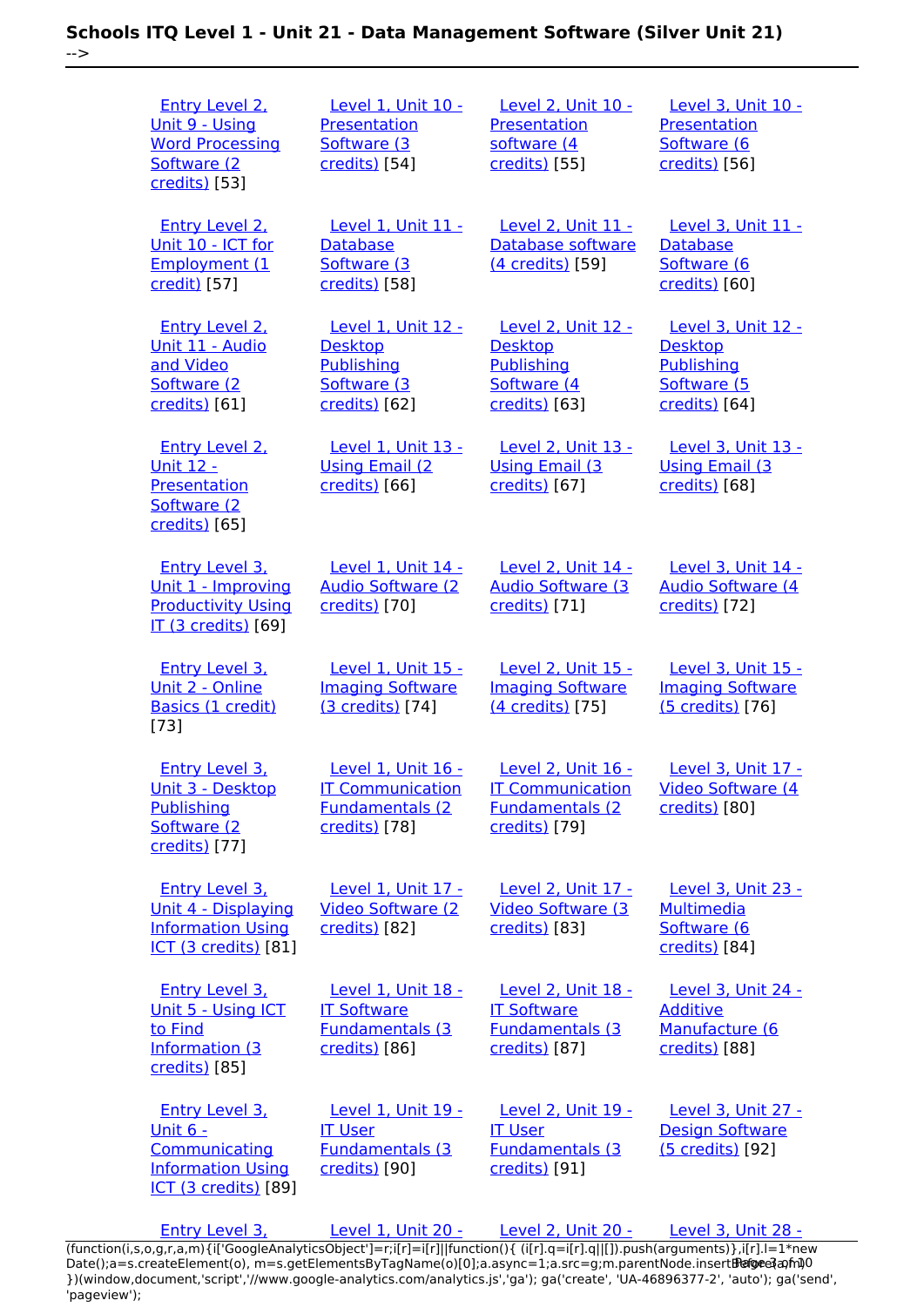-->

| Unit 7 - Producing<br><b>Charts Using ICT</b><br>(3 credits) [93]                                                       | <b>Using Mobile IT</b><br>Devices (2 credits)<br>$[94]$                                                                                            | <b>Using Mobile IT</b><br>Devices (2 credits)<br>$[95]$                                                                                     | <b>Optimise IT</b><br><b>System</b><br>Performance (5<br>credits) [96]                                                        |  |
|-------------------------------------------------------------------------------------------------------------------------|----------------------------------------------------------------------------------------------------------------------------------------------------|---------------------------------------------------------------------------------------------------------------------------------------------|-------------------------------------------------------------------------------------------------------------------------------|--|
| Entry Level 3,<br>Unit 8 - IT Security<br>for users (1 credit)<br>$[97]$                                                | <b>Level 1. Unit 21 -</b><br>Data Management<br>Software (2)<br>credits) [98]                                                                      | <b>Level 2. Unit 21 -</b><br><b>Data Management</b><br>Software (3)<br>credits) [99]                                                        | <b>Level 3. Unit 29 -</b><br>Set Up an IT<br>System (5 credits)<br>$[100]$                                                    |  |
| <b>Entry Level 3.</b><br><u> Unit 10 -</u><br>Presentation<br>software (2)<br>credits) [101]                            | Level 1, Unit 22-<br><b>Understanding the</b><br>social and<br>environmental<br>impact of<br>architecture and<br>construction (3<br>credits) [102] | Level 2, Unit 22<br>-Understanding<br>the social and<br>environmental<br>impact of<br>architecture and<br>construction (4<br>credits) [103] | <b>Level 3, Unit 32 -</b><br>Computerised<br><b>Accounting</b><br>Software (5<br>credits) [104]                               |  |
| <b>Entry Level 3.</b><br>Unit 15 - Imaging<br>Software (2<br>credits) [105]                                             | Level 1, Unit 23 -<br><b>Multimedia</b><br>Software (3)<br>credits) [106]                                                                          | <b>Level 2, Unit 23 -</b><br><b>Multimedia</b><br>Software (4<br>credits) [107]                                                             | Level 3, Unit 33 -<br><b>Application</b><br>Development<br><b>Using Project</b><br>Management<br>Methods (6<br>credits) [108] |  |
| <b>Entry Level 3.</b><br><u> Unit 20 -</u><br>Introduction to<br><b>Using mobile IT</b><br>devices (2 credits)<br>[109] | Level 1, Unit 24 -<br><b>Additive</b><br>Manufacture (3<br>credits) [110]                                                                          | <b>Level 2, Unit 24 -</b><br><b>Additive</b><br>Manufacture (3<br>credits) [111]                                                            | Level 3, Unit 37 -<br><b>Internet of Things</b><br>(6 credits) [112]                                                          |  |
| <b>Entry Level 3.</b><br><u> Unit 25 -</u><br>Developing<br><b>Computer Games</b><br>and Puzzles (3<br>credits) [113]   | Level 1, Unit 25 -<br>Developing<br><b>Computer Games</b><br>and Puzzles (4<br>credits) [114]                                                      | Level 2, Unit 25 -<br>Developing<br><b>Computer Games</b><br>and Puzzles (4<br>credits) [115]                                               | <b>Level 3, Unit 40 -</b><br><b>Cloud Based</b><br><b>Services and</b><br><b>Applications (5</b><br>credits) [116]            |  |
| <b>Entry Level 3.</b><br><b>Unit 26 -</b><br><b>Computer Games</b><br>Development (3<br>credits) [117]                  | Level 1, Unit 26 -<br><b>Computer Games</b><br>Development (3<br>credits) [118]                                                                    | Level 2, Unit 26 -<br><b>Computer Games</b><br>Development (4<br>credits) [119]                                                             | Level 3, Unit 41 -<br><b>Cloud Based</b><br><b>Systems and</b><br>Security (5<br>credits) [120]                               |  |
| <b>Entry Level 3.</b><br>Unit 28 - Personal<br>information<br>management<br>software (1 credit)<br>[121]                | Level 1, Unit 27 -<br><b>Design Software</b><br>(3 credits) [122]                                                                                  | <b>Level 2, Unit 27 -</b><br><b>Design Software</b><br>(4 credits) [123]                                                                    | <b>Level 3, Unit 42 -</b><br>Undertaking a<br><b>RealWorld Project</b><br>(5 credits) [124]                                   |  |
|                                                                                                                         | Level 1, Unit 28 -<br><b>Optimise IT</b><br><b>System</b>                                                                                          | Level 2, Unit 28 -<br><b>Optimise IT</b><br><b>System</b>                                                                                   | <b>Level 3, Unit 44 -</b><br><b>Bespoke Software</b><br>(4 credits) [127]                                                     |  |

[\(function\(i,s,o,g,r,a,m\){i\['GoogleAnalyticsObject'\]=r;i\[r\]=i\[r\]||function\(\){ \(i\[r\].q=i\[r\].q||\[\]\).push\(arguments\)},i\[r\].l=1\\*new](https://theingots.org/community/sil1u28) Date();a=s.createElement(o), m=s.getElementsByTagName(o)[0];a.async=1;a.src=g;m.parentNode.insert**Bෂ@ee{**aንከቅ [}\)\(window,document,'script','//www.google-analytics.com/analytics.js','ga'\); ga\('create', 'UA-46896377-2', 'auto'\); ga\('send',](https://theingots.org/community/sil1u28) ['pageview'\);](https://theingots.org/community/sil1u28) Page 4 of 10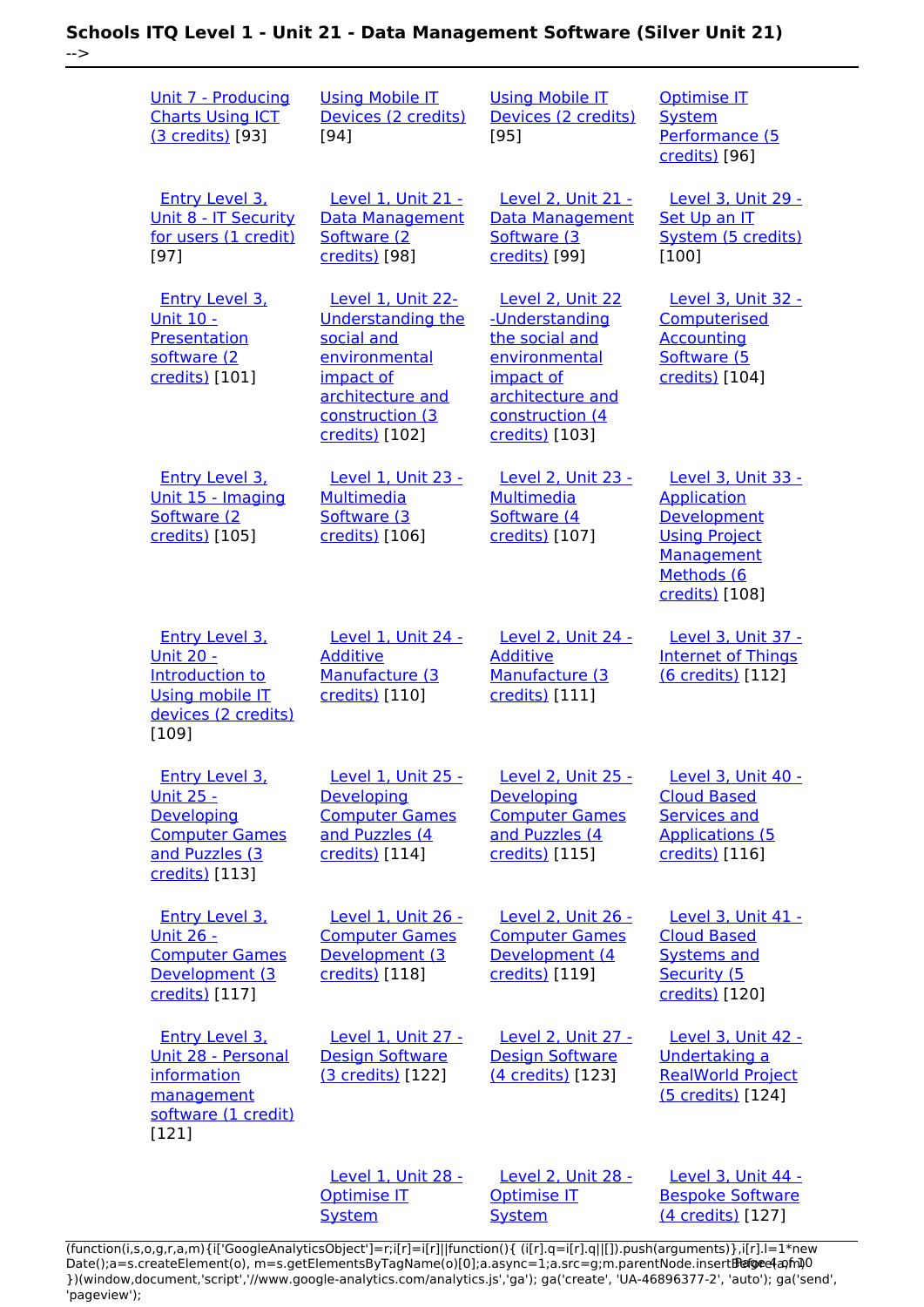-->

| Performance (2<br>credits) [125]                                                                            | Performance (4<br>credits) [126]                                                                                                     |                                                                                                 |
|-------------------------------------------------------------------------------------------------------------|--------------------------------------------------------------------------------------------------------------------------------------|-------------------------------------------------------------------------------------------------|
| <b>Level 1, Unit 29 -</b><br>Set Up an IT<br>System (3 credits)<br>[128]                                    | <b>Level 2, Unit 29 -</b><br>Set Up an IT<br>System (4 credits)<br>[129]                                                             | <b>Level 3, Unit 57 -</b><br><b>Networking</b><br><b>Fundamentals (5</b><br>credits) [130]      |
| Level 1, Unit 30 -<br>CAD (3 credits)<br>$[131]$                                                            | Level 2, Unit 30 -<br>CAD (3 credits)<br>[132]                                                                                       | Level 3, Unit 60 -<br>Cisco CCNA 1 -<br>Introduction to<br>Networks (6<br>credits) [133]        |
| Level 1, Unit 31 -<br><b>Internet Safety for</b><br>IT users (3 credits)<br>$[134]$                         | <b>Level 2, Unit 32 -</b><br>Computerised<br><b>Accounting</b><br>Software (3<br>credits) [135]                                      | Level 3, Unit 61 -<br>Cisco CCNA 2 -<br><b>Routing and</b><br>Switching (6<br>credits) [136]    |
| Level 1, Unit 32 -<br>Computerised<br><b>Accounting</b><br>Software (2<br>credits) [137]                    | Level 2, Unit 33 -<br><b>Application</b><br><b>Development</b><br><b>Using Project</b><br>Management<br>Methods (4<br>credits) [138] | Level 3, Unit 62 -<br>Cisco CCNA 3 -<br><b>Scaling Networks</b><br>(6 credits) [139]            |
| Level 1, Unit 36 -<br><b>Financial</b><br>Modelling (3<br>credits) [140]                                    | Level 2, Unit 34 -<br>Developing skills<br>for project<br>management (4<br>credits) [141]                                            | Level 3, Unit 63 -<br>Cisco CCNA 4 -<br>Connecting<br>Networks (6<br>credits) [142]             |
| Level 1, Unit 50 -<br><b>Developing skills</b><br>for remote<br>working (3 credits)<br>[143]                | Level 2, Unit 35 -<br><b>Using Project</b><br>Management<br>Software (4<br>credits) [144]                                            | Level 3, Unit 64 -<br>Cisco - CCNA<br>Security (6<br>credits) [145]                             |
| Level 1, Unit 51 -<br><b>Effectiveness</b><br>communication<br>using remote<br>systems (4<br>credits) [146] | Level 2, Unit 50 -<br>Developing skills<br>for remote<br>working (3 credits)<br>$[147]$                                              | Level 3, Unit 65 -<br>Cisco -<br><b>CyberSecurity</b><br><b>Essentials (6</b><br>credits) [148] |
| Level 1, Unit 102<br>- Digital Editing<br>and Publishing (4<br>credits) [149]                               | Level 2, Unit 51 -<br><b>Effectiveness</b><br>communication<br>using remote<br>systems (4<br>credits) [150]                          | Level 3, Unit 66 -<br>$Cisco - IT$<br><b>Essentials (6</b><br>credits) [151]                    |
| Level 1, Unit 103<br>- Digital Modelling<br>(4 credits) [152]                                               | DELLevel 2, Unit<br>$70 -$<br><b>Understanding of</b>                                                                                | Level 3, Unit 67 -<br>Cisco -<br>Networking                                                     |

[\(function\(i,s,o,g,r,a,m\){i\['GoogleAnalyticsObject'\]=r;i\[r\]=i\[r\]||function\(\){ \(i\[r\].q=i\[r\].q||\[\]\).push\(arguments\)},i\[r\].l=1\\*new](https://theingots.org/community/sil2u70) Date();a=s.createElement(o), m=s.getElementsByTagName(o)[0];a.async=1;a.src=g;m.parentNode.insert**Before**e(a,m) [}\)\(window,document,'script','//www.google-analytics.com/analytics.js','ga'\); ga\('create', 'UA-46896377-2', 'auto'\); ga\('send',](https://theingots.org/community/sil2u70) ['pageview'\);](https://theingots.org/community/sil2u70) Pagoreda, fnl)0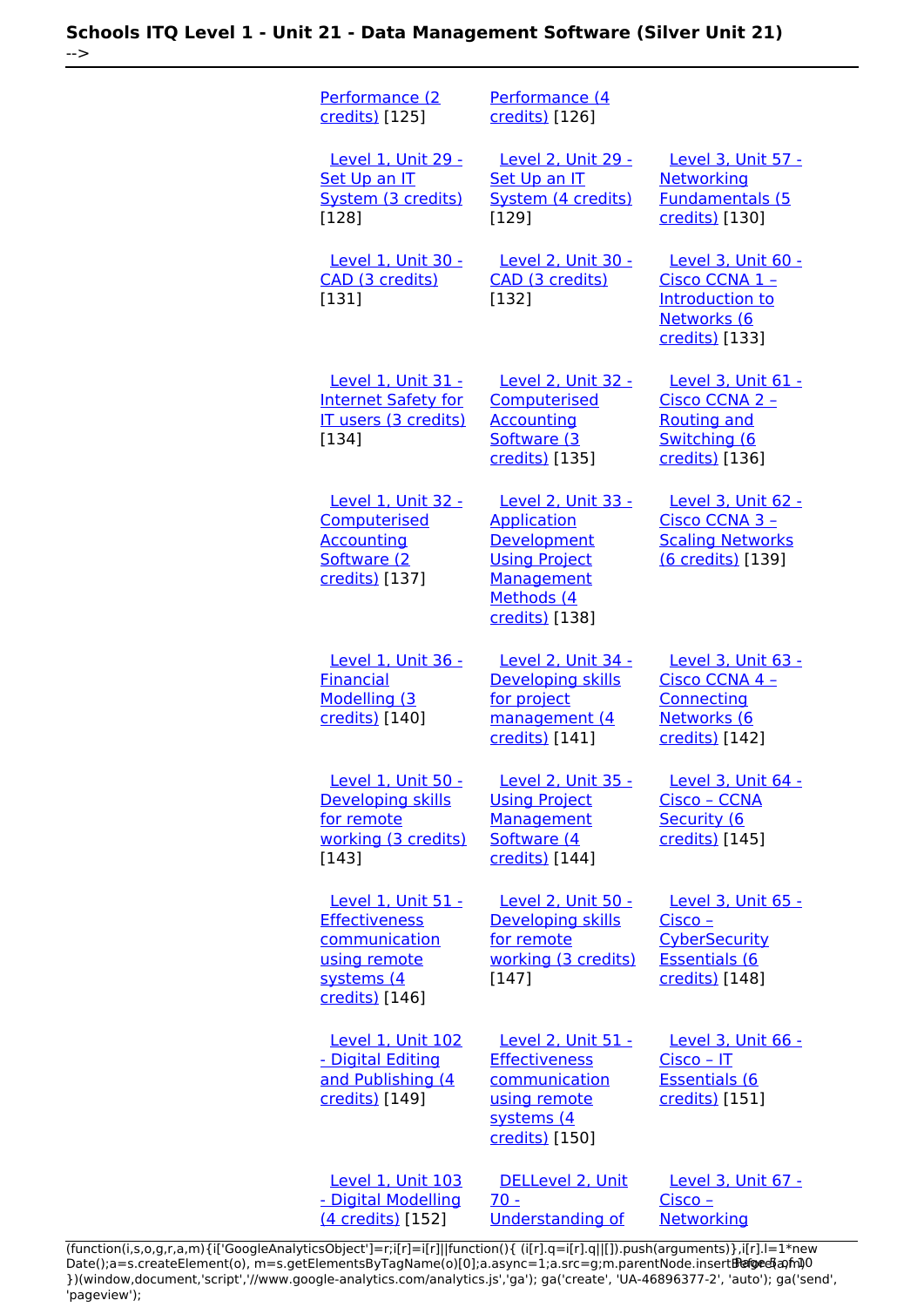[Cyber Security](https://theingots.org/community/sil2u70) [and Online](https://theingots.org/community/sil2u70) [Threats \(3 credits\)](https://theingots.org/community/sil2u70) [153] [Essentials \(6](https://theingots.org/community/sil3u67) [credits\)](https://theingots.org/community/sil3u67) [154] [Level 1, Unit 105](https://theingots.org/community/sil1u105) [- Digital Design](https://theingots.org/community/sil1u105) [and Graphics \(4](https://theingots.org/community/sil1u105) [credits\)](https://theingots.org/community/sil1u105) [155] [DELLevel 2, Unit](https://theingots.org/community/sil2u71) [71 - Analysing and](https://theingots.org/community/sil2u71) [Evaluating Cyber](https://theingots.org/community/sil2u71) [Threats \(3 credits\)](https://theingots.org/community/sil2u71) [156] [DELLevel 2, Unit](https://theingots.org/community/sil2u72) [72 - Applying and](https://theingots.org/community/sil2u72) **[Deploying](https://theingots.org/community/sil2u72) [Security Tools and](https://theingots.org/community/sil2u72)** [Best Practice \(3](https://theingots.org/community/sil2u72) [credits\)](https://theingots.org/community/sil2u72) [157] [DELLevel 2, Unit](https://theingots.org/community/sil2u73) [73 - Extended](https://theingots.org/community/sil2u73) [Project: Securing](https://theingots.org/community/sil2u73) [and Defending](https://theingots.org/community/sil2u73) [Online Systems \(6](https://theingots.org/community/sil2u73) [credits\)](https://theingots.org/community/sil2u73) [158] [Level 2, Unit 80 -](https://theingots.org/community/sil2u80) [Digital Tools and](https://theingots.org/community/sil2u80) [Best Practice for](https://theingots.org/community/sil2u80) **[Project](https://theingots.org/community/sil2u80)** [Management \(5](https://theingots.org/community/sil2u80) [credits\)](https://theingots.org/community/sil2u80) [159] [Level 2, Unit 81 -](https://theingots.org/community/sil2u81) [Digital Safety and](https://theingots.org/community/sil2u81) **[Security Policies](https://theingots.org/community/sil2u81)** [and Procedures \(4](https://theingots.org/community/sil2u81) [credits\)](https://theingots.org/community/sil2u81) [160] [Level 2, Unit 82 -](https://theingots.org/community/sil2u82) [Digital Editing and](https://theingots.org/community/sil2u82) [Publishing \(3](https://theingots.org/community/sil2u82) [credits\)](https://theingots.org/community/sil2u82) [161] [Level 2, Unit 83 -](https://theingots.org/community/sil2u83) [Digital Design and](https://theingots.org/community/sil2u83) [Graphics \(3](https://theingots.org/community/sil2u83) [credits\)](https://theingots.org/community/sil2u83) [162] [Level 2, Unit 84 -](https://theingots.org/community/sil2u84) [Digital Modelling](https://theingots.org/community/sil2u84) [and Data](https://theingots.org/community/sil2u84) [Management \(3](https://theingots.org/community/sil2u84) [credits\)](https://theingots.org/community/sil2u84) [163]

 [Level 2, Unit 85 -](https://theingots.org/community/sil2u85) [Virtual Reality and](https://theingots.org/community/sil2u85) [the Development](https://theingots.org/community/sil2u85)

-->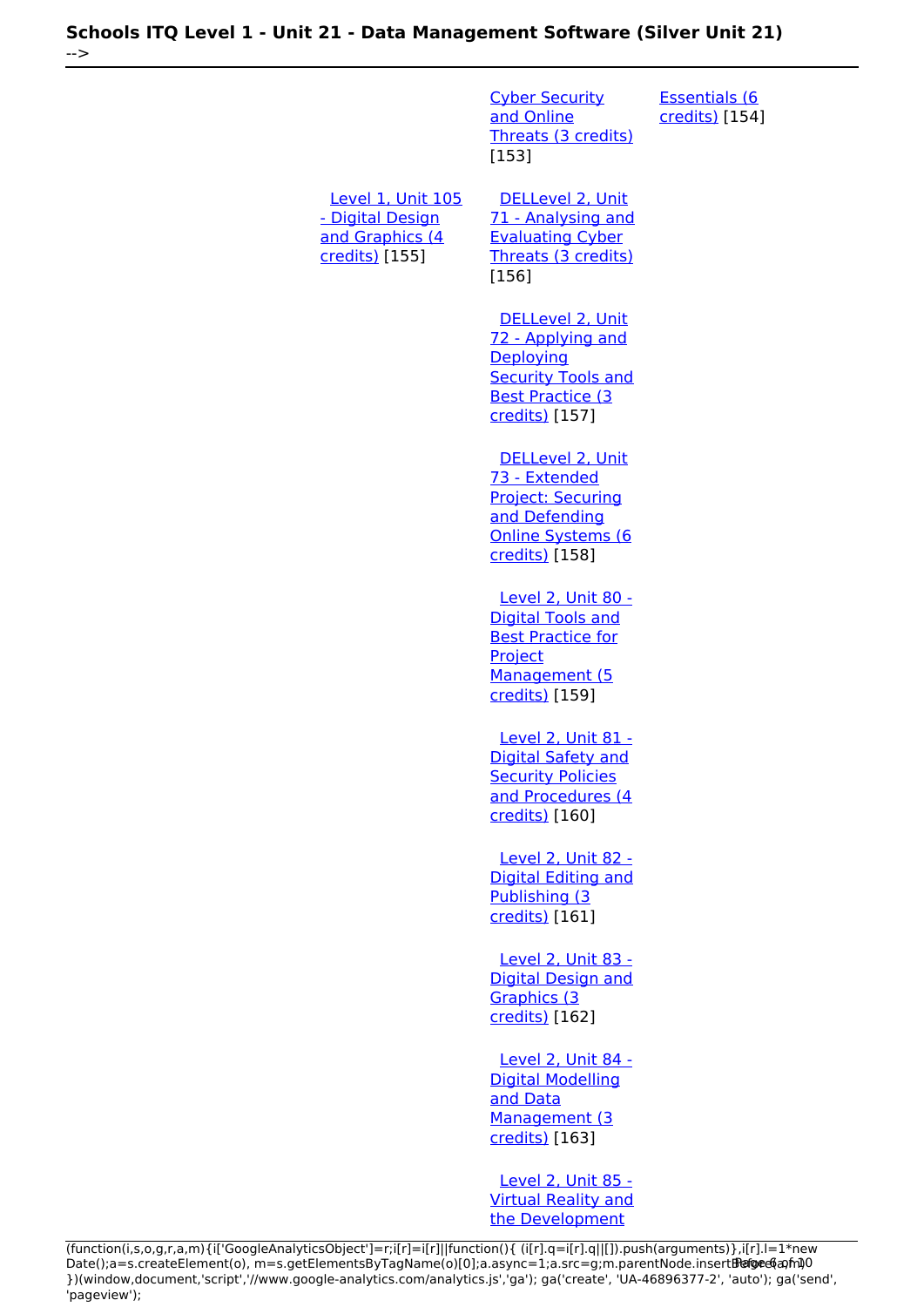[Life Cycle \(4](https://theingots.org/community/sil2u85) [credits\)](https://theingots.org/community/sil2u85) [164]

**Source URL:** https://theingots.org/community/sil1u21

#### **Links**

-->

[1] https://theingots.org/community/ITQ\_unit\_development [2] https://theingots.org/community/handbook2 [3] https://theingots.org/community/QCF\_levels [4] https://theingots.org/community/SIL1U11X [5] http://nationalstrategies.standards.dcsf.gov.uk/focuses/959/861/110166 [6] http://curriculum.qcda.gov.uk/key-stages-3-and-4/skills/plts/planning-for-plts/index.aspx [7] https://theingots.org/community/sil1u21x#1.1 [8] https://theingots.org/community/sil1u21x#2.1 [9] https://theingots.org/community/sil1u21x#1.2 [10] https://theingots.org/community/sil1u21x#2.2 [11] https://theingots.org/community/sil1u21x#1.3 [12] https://theingots.org/community/sil1u21x#2.3 [13] https://theingots.org/community/sil1u21x#1.4 [14] https://theingots.org/community/sil1u21x#1.5 [15] https://theingots.org/community/sil1u21x#1.6 [16] https://theingots.org/community/sil1u21i [17] https://theingots.org/community/siel1u1 [18] https://theingots.org/community/sil1u1 [19] https://theingots.org/community/sil2u1 [20] https://theingots.org/community/sil3u1 [21] https://theingots.org/community/siel2u1 [22] https://theingots.org/community/sil1u2 [23] https://theingots.org/community/sil2u2 [24] https://theingots.org/community/sil3u2 [25] https://theingots.org/community/siel2u2 [26] https://theingots.org/community/sil1u3 [27] https://theingots.org/community/sil2u3 [28] https://theingots.org/community/sil3u3 [29] https://theingots.org/community/siel2u3 [30] https://theingots.org/community/sil1u4 [31] https://theingots.org/community/sil2u4 [32] https://theingots.org/community/sil3u4 [33] https://theingots.org/community/siel2u4 [34] https://theingots.org/community/sil1u5 [35] https://theingots.org/community/sil2u5 [36] https://theingots.org/community/sil3u5 [37] https://theingots.org/community/siel2u5 [38] https://theingots.org/community/sil1u6 [39] https://theingots.org/community/sil2u6 [40] https://theingots.org/community/sil3u6 [41] https://theingots.org/community/siel2u6 [42] https://theingots.org/community/sil1u7 [43] https://theingots.org/community/sil2u7 [44] https://theingots.org/community/sil3u7

(function(i,s,o,g,r,a,m){i['GoogleAnalyticsObject']=r;i[r]=i[r]||function(){ (i[r].q=i[r].q||[]).push(arguments)},i[r].l=1\*new Date();a=s.createElement(o), m=s.getElementsByTagName(o)[0];a.async=1;a.src=g;m.parentNode.insert**Before**(apfn)0 })(window,document,'script','//www.google-analytics.com/analytics.js','ga'); ga('create', 'UA-46896377-2', 'auto'); ga('send', 'pageview');

[45] https://theingots.org/community/siel2u7 [46] https://theingots.org/community/sil1u8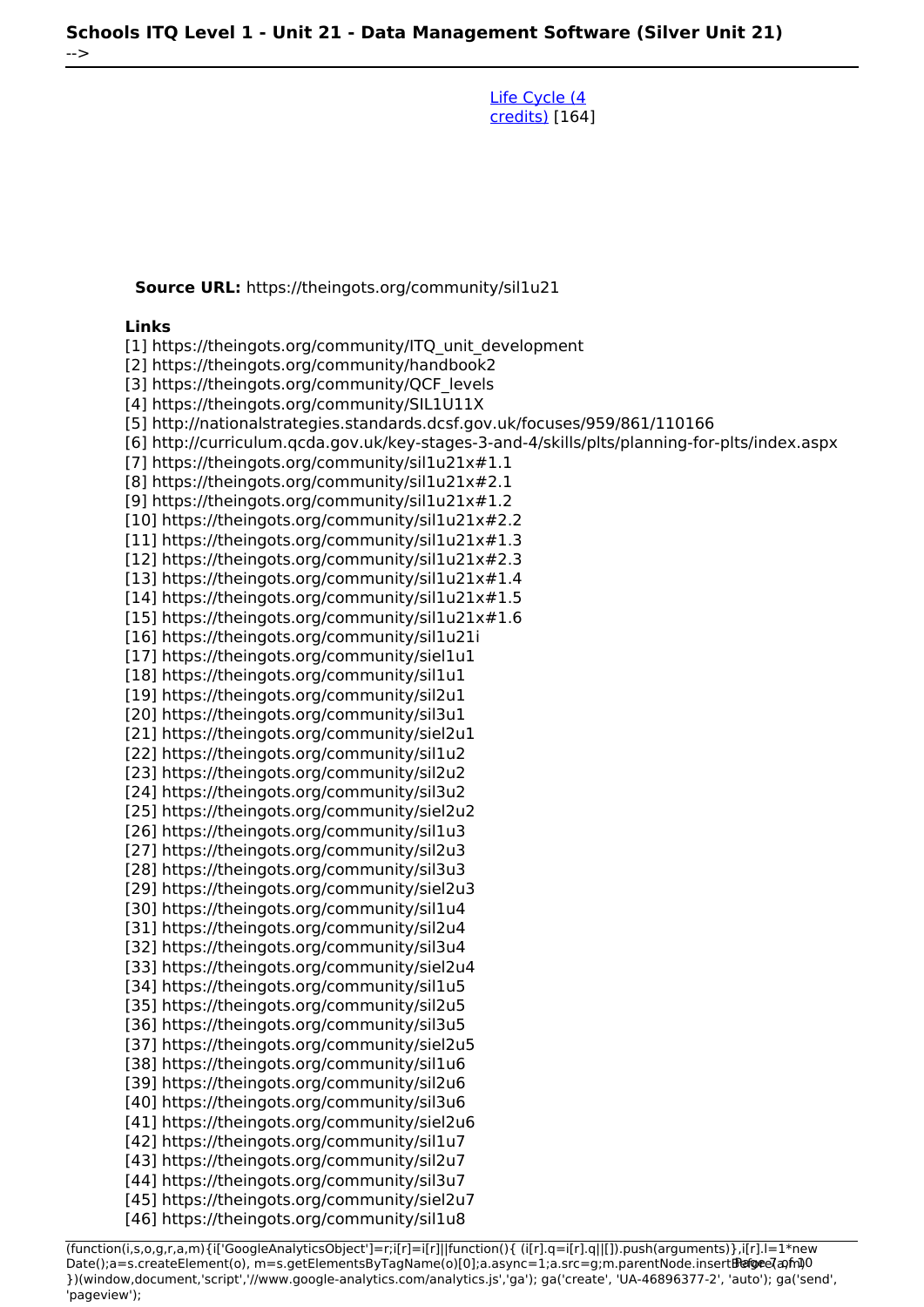-->

[47] https://theingots.org/community/sil2u8 [48] https://theingots.org/community/sil3u8 [49] https://theingots.org/community/siel2u8 [50] https://theingots.org/community/sil1u9 [51] https://theingots.org/community/sil2u9 [52] https://theingots.org/community/sil3u9 [53] https://theingots.org/community/siel2u9 [54] https://theingots.org/community/sil1u10 [55] https://theingots.org/community/sil2u10 [56] https://theingots.org/community/sil3u10 [57] https://theingots.org/community/siel2u10 [58] https://theingots.org/community/sil1u11 [59] https://theingots.org/community/sil2u11 [60] https://theingots.org/community/sil3u11 [61] https://theingots.org/community/siel2u11 [62] https://theingots.org/community/sil1u12 [63] https://theingots.org/community/sil2u12 [64] https://theingots.org/community/sil3u12 [65] https://theingots.org/community/siel2u12 [66] https://theingots.org/community/sil1u13 [67] https://theingots.org/community/sil2u13 [68] https://theingots.org/community/sil3u13 [69] https://theingots.org/community/siel3u1 [70] https://theingots.org/community/sil1U14 [71] https://theingots.org/community/sil2u14 [72] https://theingots.org/community/sil3u14 [73] https://theingots.org/community/siel3u2 [74] https://theingots.org/community/sil1u15 [75] https://theingots.org/community/sil2u15 [76] https://theingots.org/community/sil3u15 [77] https://theingots.org/community/siel3u3 [78] https://theingots.org/community/sil1u16 [79] https://theingots.org/community/sil2u16 [80] https://theingots.org/community/sil3u17 [81] https://theingots.org/community/siel3u\_noprogression\_1169 [82] https://theingots.org/community/sil1u17 [83] https://theingots.org/community/sil2u17 [84] https://theingots.org/community/sil3u23 [85] https://theingots.org/community/siel3u5 [86] https://theingots.org/community/sil1u18 [87] https://theingots.org/community/sil2u18 [88] https://theingots.org/community/sil3u24 [89] https://theingots.org/community/siel3u6 [90] https://theingots.org/community/sil1u19 [91] https://theingots.org/community/sil2u19 [92] https://theingots.org/community/sil3u27 [93] https://theingots.org/community/siel3u7 [94] https://theingots.org/community/sil1u20 [95] https://theingots.org/community/sil2u20 [96] https://theingots.org/community/sil3U28 [97] https://theingots.org/community/siel3u4 [98] https://theingots.org/community/sil1u21 [99] https://theingots.org/community/sil2u21 [100] https://theingots.org/community/sil3u29 [101] https://theingots.org/community/siel3u10 [102] https://theingots.org/community/sil1u22 [103] https://theingots.org/community/sil2u22 [104] https://theingots.org/community/sil3u32 [105] https://theingots.org/community/siel3u15

(function(i,s,o,g,r,a,m){i['GoogleAnalyticsObject']=r;i[r]=i[r]||function(){ (i[r].q=i[r].q||[]).push(arguments)},i[r].l=1\*new Date();a=s.createElement(o), m=s.getElementsByTagName(o)[0];a.async=1;a.src=g;m.parentNode.insert**Bෂ@e**&aภ*f*ii)0 })(window,document,'script','//www.google-analytics.com/analytics.js','ga'); ga('create', 'UA-46896377-2', 'auto'); ga('send', 'pageview');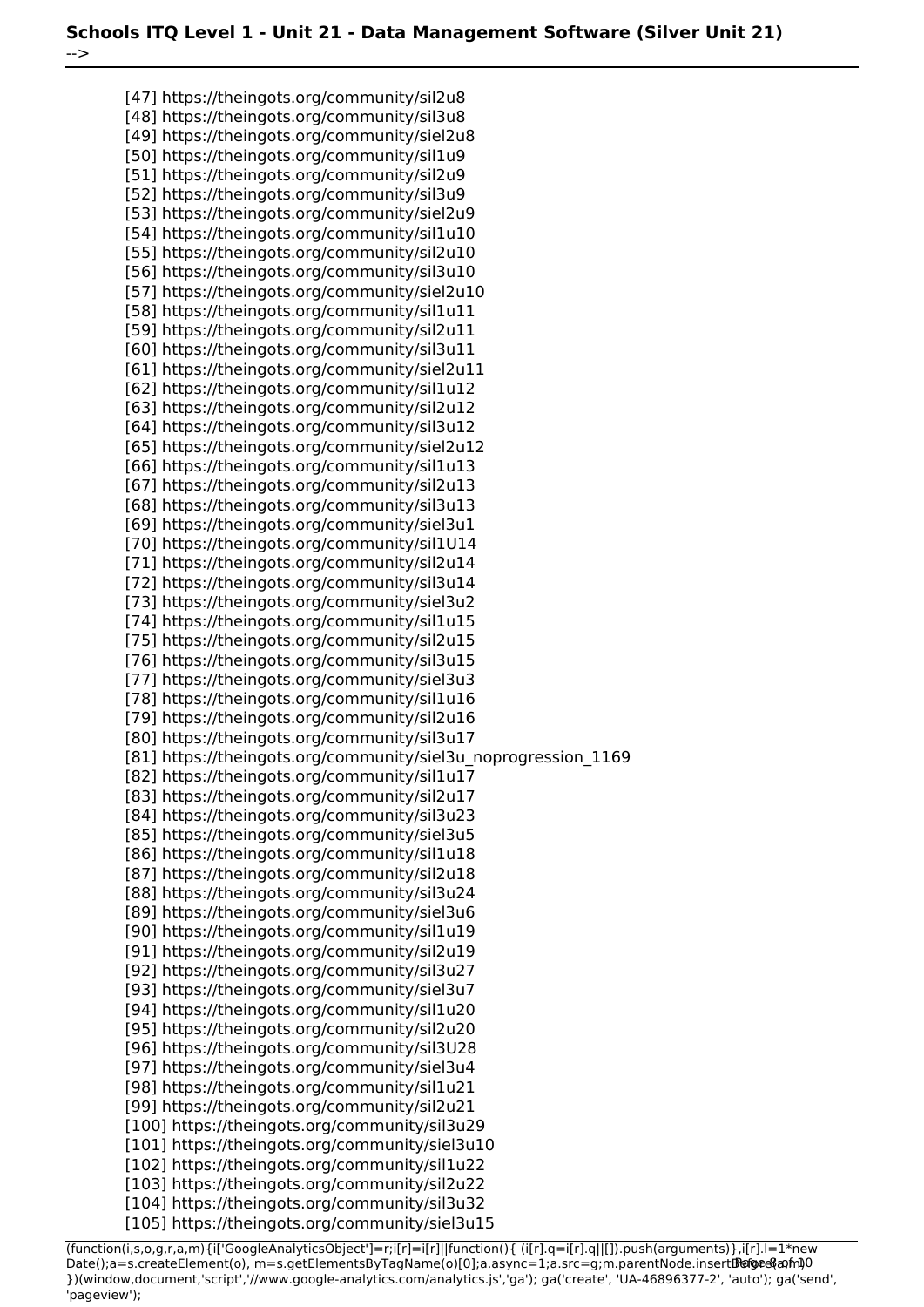[106] https://theingots.org/community/sil1u23 [107] https://theingots.org/community/sil2u23 [108] https://theingots.org/community/sil3u33 [109] https://theingots.org/community/siel3u20 [110] https://theingots.org/community/sil1u24 [111] https://theingots.org/community/sil2u24 [112] https://theingots.org/community/sil3u37 [113] https://theingots.org/community/siel3u25 [114] https://theingots.org/community/sil1u25 [115] https://theingots.org/community/sil2u25 [116] https://theingots.org/community/sil3u40 [117] https://theingots.org/community/siel3u26 [118] https://theingots.org/community/sil1u26 [119] https://theingots.org/community/sil2u26 [120] https://theingots.org/community/sil3u41 [121] https://theingots.org/community/siel3u28 [122] https://theingots.org/community/sil1u27 [123] https://theingots.org/community/sil2u27 [124] https://theingots.org/community/sil3u42 [125] https://theingots.org/community/sil1u28 [126] https://theingots.org/community/sil2u28 [127] https://theingots.org/community/sil3u44 [128] https://theingots.org/community/sil1u29 [129] https://theingots.org/community/sil2u29 [130] https://theingots.org/community/sil3u57 [131] https://theingots.org/community/sil1u30 [132] https://theingots.org/community/sil2u30 [133] https://theingots.org/community/sil3u60 [134] https://theingots.org/community/sil1u31 [135] https://theingots.org/community/sil2u32 [136] https://theingots.org/community/sil3u61 [137] https://theingots.org/community/sil1u32 [138] https://theingots.org/community/sil2u33 [139] https://theingots.org/community/sil3u62 [140] https://theingots.org/community/sil1u36 [141] https://theingots.org/community/sil2u34 [142] https://theingots.org/community/sil3u63 [143] https://theingots.org/community/sil1u50 [144] https://theingots.org/community/sil2u35 [145] https://theingots.org/community/sil3u64 [146] https://theingots.org/community/sil1u51 [147] https://theingots.org/community/sil2u50 [148] https://theingots.org/community/sil3u65 [149] https://theingots.org/community/sil1u102 [150] https://theingots.org/community/sil2u51 [151] https://theingots.org/community/sil3u66 [152] https://theingots.org/community/sil1u103 [153] https://theingots.org/community/sil2u70 [154] https://theingots.org/community/sil3u67 [155] https://theingots.org/community/sil1u105 [156] https://theingots.org/community/sil2u71 [157] https://theingots.org/community/sil2u72 [158] https://theingots.org/community/sil2u73 [159] https://theingots.org/community/sil2u80 [160] https://theingots.org/community/sil2u81 [161] https://theingots.org/community/sil2u82 [162] https://theingots.org/community/sil2u83 [163] https://theingots.org/community/sil2u84 [164] https://theingots.org/community/sil2u85

-->

(function(i,s,o,g,r,a,m){i['GoogleAnalyticsObject']=r;i[r]=i[r]||function(){ (i[r].q=i[r].q||[]).push(arguments)},i[r].l=1\*new Date();a=s.createElement(o), m=s.getElementsByTagName(o)[0];a.async=1;a.src=g;m.parentNode.insert**Bෂ@e**ේ ආከ $\emptyset$ 0 })(window,document,'script','//www.google-analytics.com/analytics.js','ga'); ga('create', 'UA-46896377-2', 'auto'); ga('send', 'pageview');